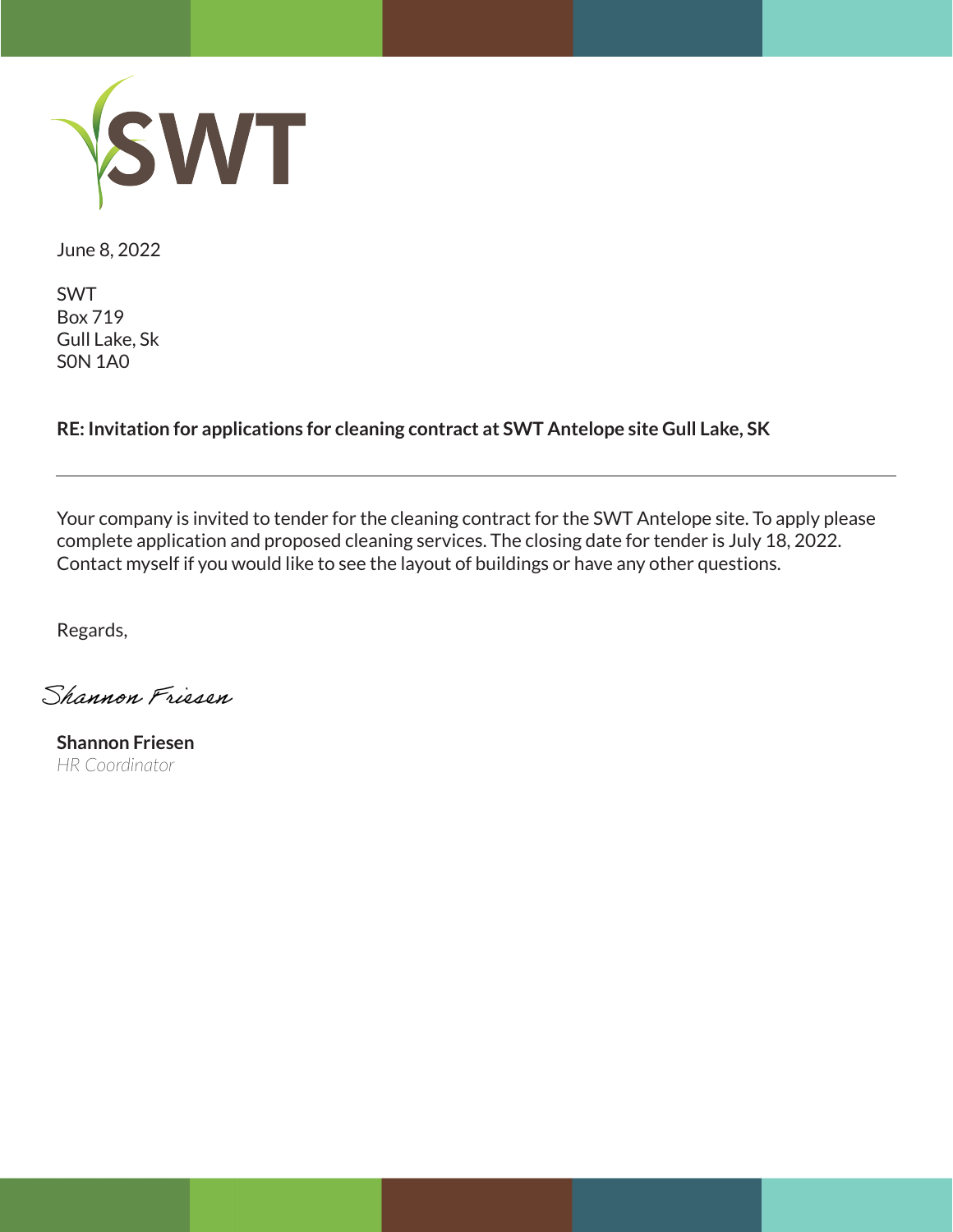# **PRELIMINARIES**

- 1. South West Terminal (hereinafter called "SWT") which is appointed to manage Antelope l ocation (hereinafter called "the Building").
- 2. The Building comprises of three office buildings, Main Office 10,000 sq foot, Warehouse office 1000 sq foot and Maintenance office 3500sq foot

**Hours of Operation:** Monday to Friday 7am to 12am Saturday 8 am to 4pm. Sunday closed. *Hours do change during busy season and loading of cars.*

- 3. SWT invites professional cleaning companies/individuals (hereinafter called "the Applic ant") to submit an application for providing cleaning services for the building's common areas, offices and facilities.
- 4. Subject to the acceptance of the application and any counteroffer by SWT, the successful applicant (hereinafter called "the Contractor") shall be under a contract, which consists of Preliminaries, Conditions, Service Schedule, Specifications and Form of application, clean the common areas, offices and facilities of the Building.
- 5. The scope of the Contractor's services shall cover all common areas, offices, and facilities of the building. All applicants are advised to understand the building's layout carefully before submitting application. The Applicant may be invited to attend an interview before a decision on selecting the Contractor can be made by SWT.
- 6. SWT is not obliged to accept the lowest or any application submitted by the Applicant.
- 7. The Applicant should submit the application to Shannon Friesen, Human Resource Coor dinator by July 18,2022
- 8. The application submission must comprise the following documents:
	- a. A completed Form of Application and,
	- b. Appendices to the applications including:
		- I. Proposed cleaning service for the occupants' internal areas with unit rates.
		- II. Proposed initial deep cleaning services for the building with the charge rate.
		- III. Proposed charges on providing additional cleaners.

The above documents must be duly filled in and signed by the Applicant

The Applicant submission shall also include the full set of the application documents which are:

- **Preliminaries**
- Conditions
- Service Schedule

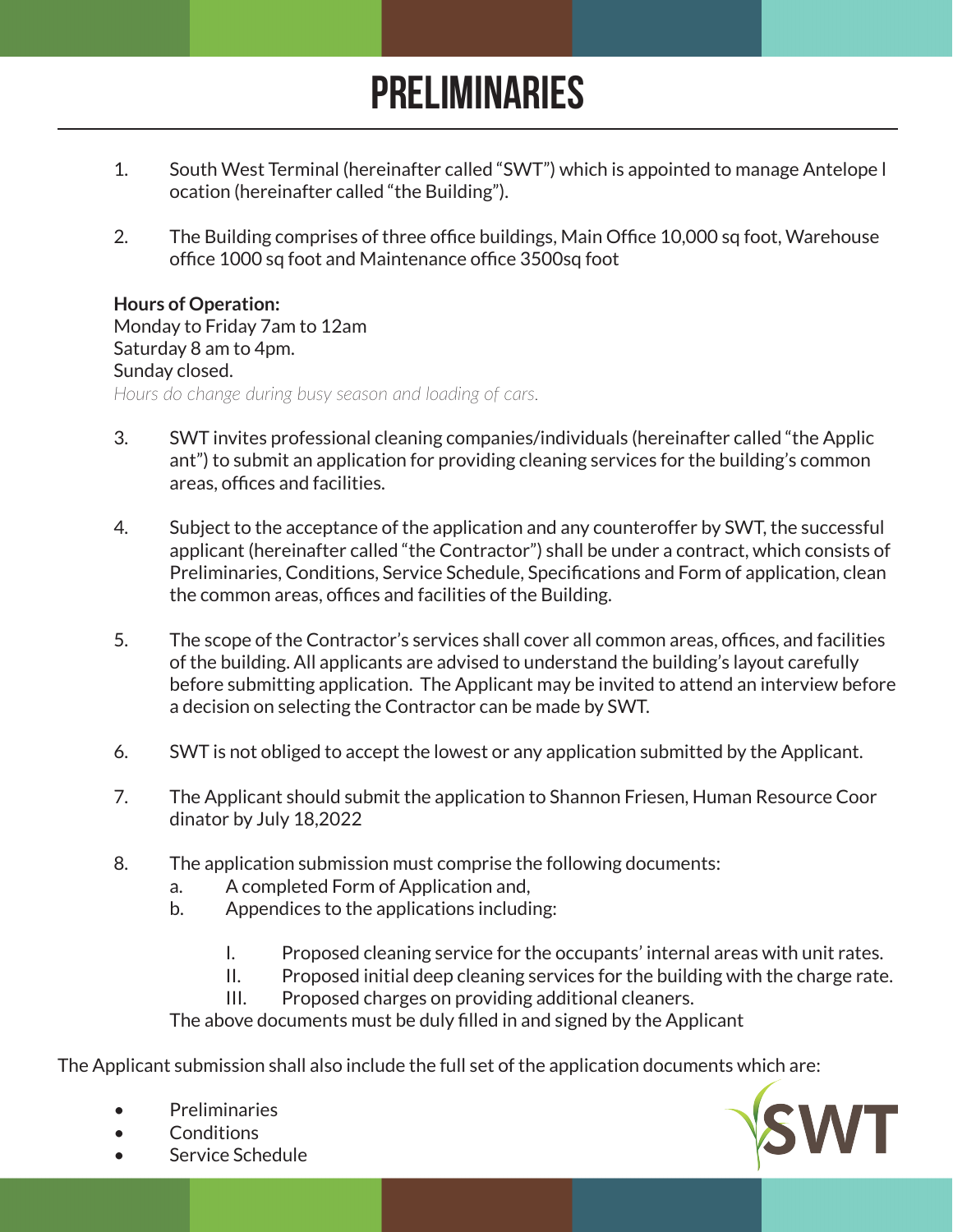## **CONDITIONS**

- 1. Either party can terminate the contract by giving the other party a two months' written notice.
- 2. The Contractor may be nominated by SWT to provide quality cleaning services for the occupants' internal areas. Such services shall be subject to separate contracts between the occupants and the Contractor at the occupants' own expenses. The Contractor must indicate the rates of such services in detail.
- 3. The Contractor may be required by SWT to carry out initial cleaning for the Building upon commencement of the Term.
- 4. The Contractor may be required to provide additional cleaner(s) to carry out extra clean ing works from time to time. Additional payments will be made by SWT. The Contractor shall quote the charge rate of such additional cleaner(s).
- 5. All service charges quoted by the Contractor in the Appendices of the application shall not form any part of the Contract, but such charges shall be valid whenever SWT or the occu pants wish to employ relevant services during the Term.
- 6. The Contractor shall be responsible for the efficient performance of the Contract and for the good conduct of their employees whenever they carry out cleaning works in the Building.
- 7. Subject to the final agreement made by the parties, the Contractor shall be remunerated by SWT monthly in accordance with the price quoted in the Form of Application.
- 8. SWT shall provide all necessary machinery, tools, and materials for the proper execution of the work.
- 9. Unless written consent is given by SWT, the Contract or any part, share, or interest in it, must not be transferred or assigned by the Contractor, directly or indirectly to any persons whomsoever.
- 10. The Contractor's employees must observe all reasonable instruction of SWT.
- 11. The Contractor is responsible for cleaning the buildings on the agreed to day of the week if that falls on a Stat holiday the expectation is to be either on, before, or the day after.

 12. SWT shall have the power to vary the work reasonably described in the Specifications and Service Schedule and no variation shall void the Contract.

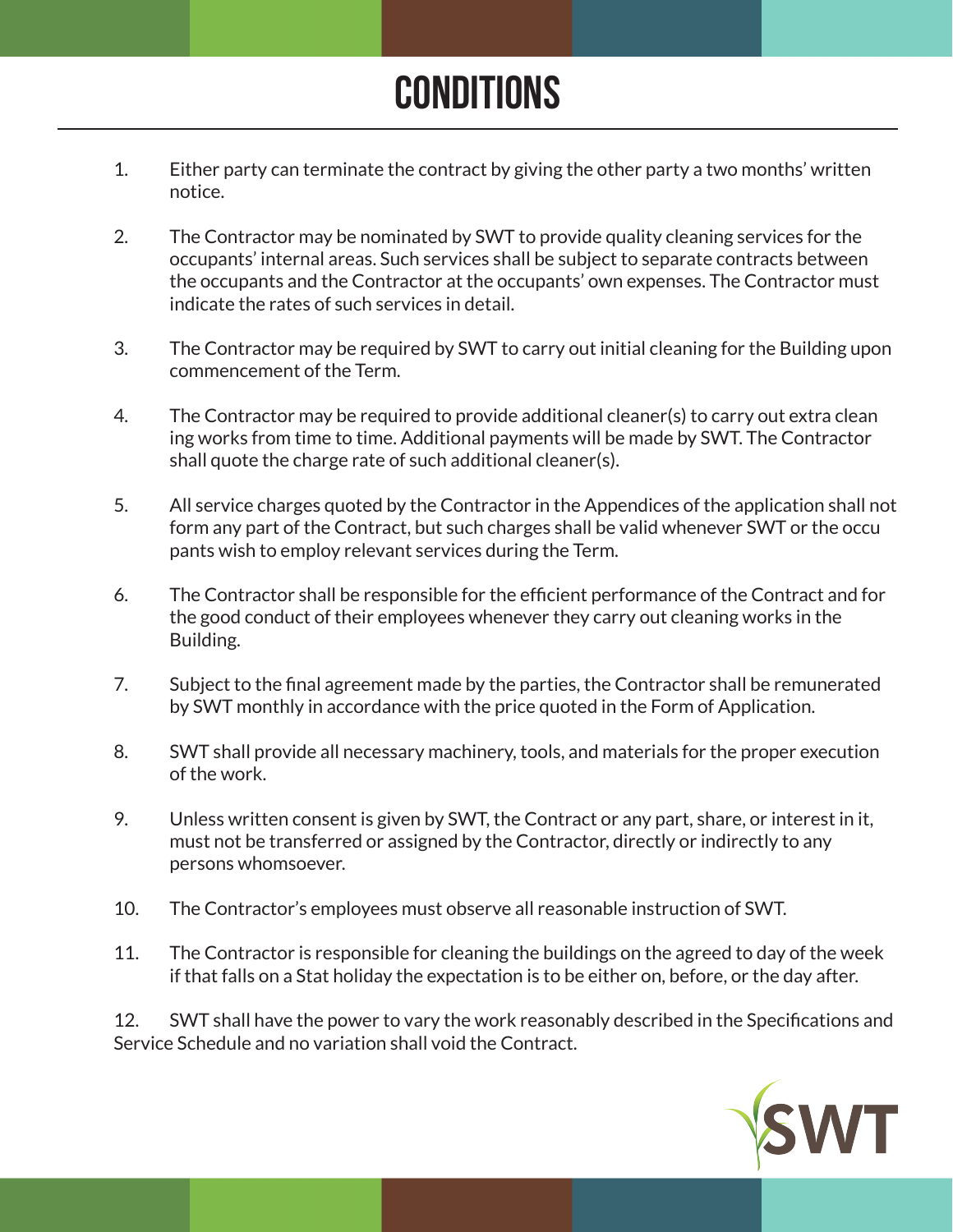# **CONDITIONS**

#### 13. If the Contractor:

- has abandoned the Contract; or
- Is not executing the service in accordance with the Contract or is persistently or flagrantly neglecting to carry out their obligations under the Contract.

 Then SWT, after giving 14 days' notice in writing to the Contractor, may expel the Con tractor from the Building without thereby releasing the Contractor from any of their other obligations or liabilities under the Contract.

- 14. Inspection and Rejection
	- All services performed under the Contract shall be subject, before payment, to inspection by SWT who may withhold payment when in their opinion any service has not been performed in accordance with the requirements of the Contract. Payment for services will be made monthly in arrears by SWT only if the services have been performed to the satisfaction of SWT.
- 15. Injury to Persons
	- The Contractor shall be solely liable for and shall indemnify SWT in respect of any liability, loss, claim or proceeding whatsoever, arising under any legislation or at common law in respect of personal injury to or the death of any person whomsoever arising out of or in the course of or caused by the execution of the work whether or not due to his/her negligence and adequate insurance coverage is preferred in respect of such risks and if applicable shall furnish SWT with a copy of the insurance policy.
- 16. Damage to Property
	- The Contractor shall be liable for and shall indemnify SWT against any liability, loss, claim or proceedings in respect of any damage to any property whatsoever arising out of or in course of his negligence and adequate insurance coverage is preferred in respect of such risks and if applicable shall furnish SWT with a copy of the insurance policy.
	- If there are any act, omission or neglect of the Contractor, their agents, work person or others, or of any sub-contractor employed by them, cause or suffer any damage to any property whatsoever in the execution of any works under the Contract, such damage may be made good by SWT at the cost of the Contractor and the Contractor shall on demand pay the damages to SWT.

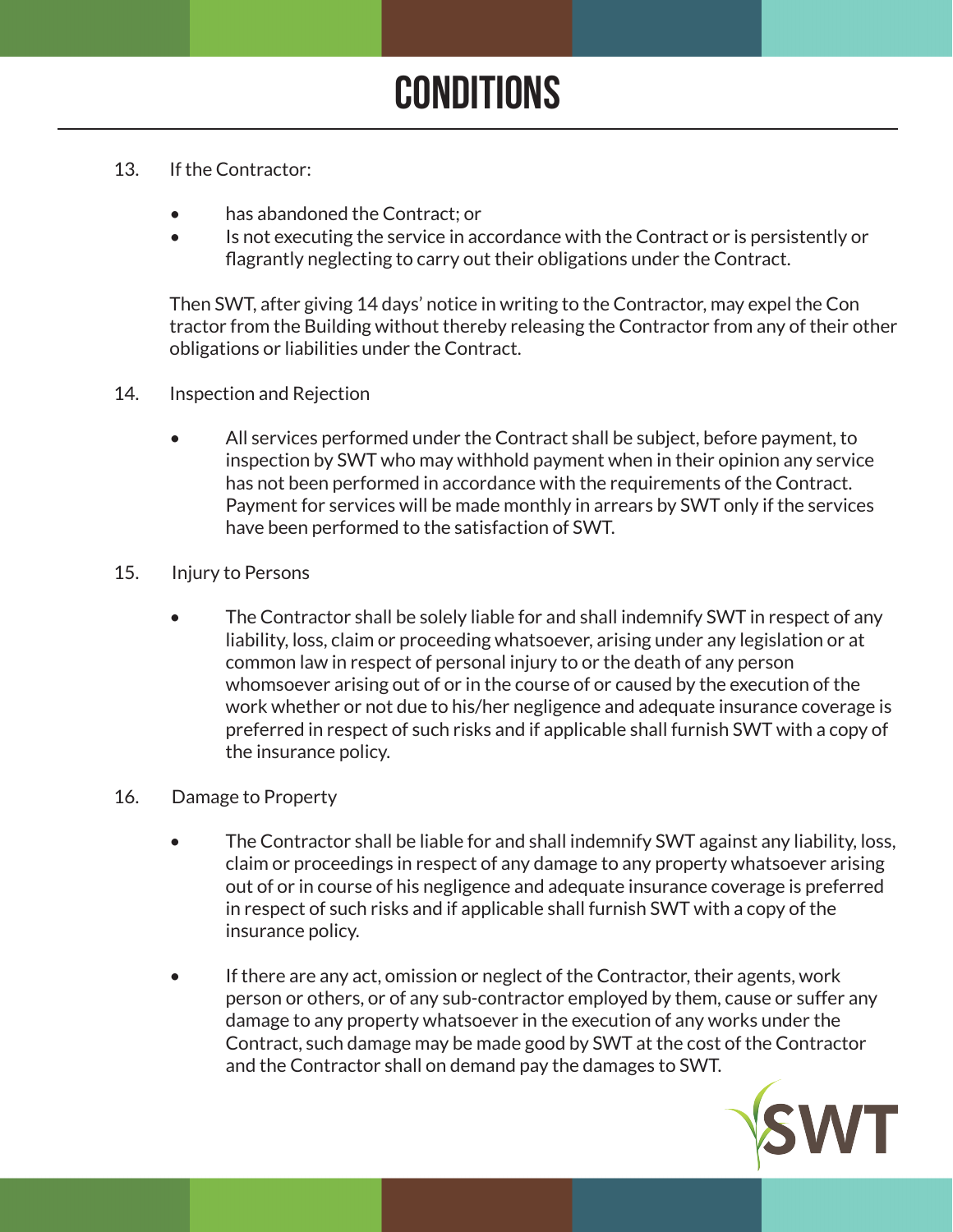# **CONDITIONS**

#### 17. Injury to Work Person

- SWT shall not be liable for or in respect of any damage or compensation under the relevant legislation, or at common Law in consequence of any accident or injury to any work person or other person whether in the employment of the Contractor or any sub-contractor and the Contractor shall indemnify and keep indemnified SWT against all claims, demands, proceedings, costs, charges and expenses whatsoever in respect thereof or in relation thereto.
- The Contractor shall take out adequate insurance against all liability to pay demands of compensation as aforesaid in respect of all workmen and other persons who may be employed to carry out the works and shall furnish SWT with a copy of the insurance policy.
- If the Contractor shall fail to effect and keep in force the insurance as mentioned above, then and in any such case SWT may effect and keep in force such insurance and pay such premium or premiums as may become due and recover the same as a debt from the Contractor.
- In the event of any work person or other person employed in the works or in connection with the Contract whether in the employment of the Contractor or a sub-contractor suffering any personal injury and whether there is a claim or compensation or not, the Contractor shall without delay give notice in writing of such personal injury to SWT.

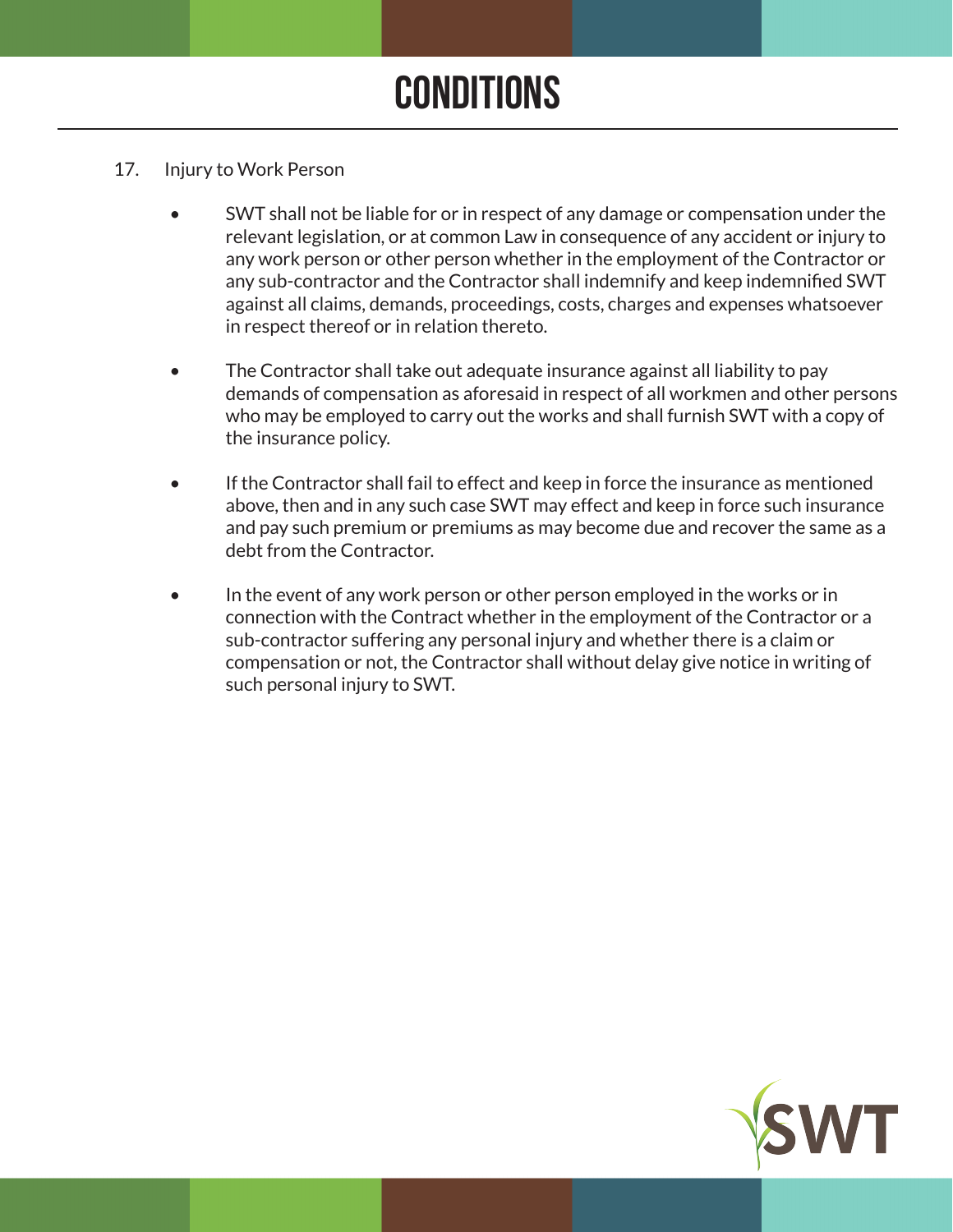# **CLEANING SCHEDULE OF SERVICES**

## **Entrance**

- Sweep clean main entrance
- Dust/wipe clean walls.
- Wash windows and door

Frequency: Twice a week

## **Lunchroom**

- Vacuum
- Wipe down all tables and countertops
- Clean and disinfect sink
- Empty garbage's
- Wash window and doors
- Dishes if necessary
- Wipe down vending machine with Windex
- Spot clean walls

Frequency: Twice a week

## **Washrooms**

- Clean mirrors
- Clean and disinfect toilets and urinals
- Clean and disinfect all counter and sinks
- Sweep and mop floors
- Wipe down all door handles
- Empty garbage's
- Spot clean walls
- Restock all paper towel and toilet paper

### Frequency: Twice a week

### **Main Office Area**

- Clean and disinfect coffee area
- Wipe down filing cabinet and counter
- Sweep and wash floors
- Empty garbage
- Spot clean walls
- Wipe down chairs

Frequency: Twice a week

### **Offices**

- Vacuum and dust
- Wipe off desk
- Empty garbage's
- Wipe cabinets
- Spot clean walls
- Wipe down chairs

Frequency: Twice a week

## **Grading Room**

- Sweep and wash floors
- Empty garbage's
- Wipe all counters
- Wash down door leading to driveway
- Spot clean walls
- Wipe down chairs

### Frequency: Twice a week

### **General**

- All garbage will be taken to garbage disposal
- All laundry used will be washed by you

Frequency: Twice a week

### **Locker Room**

- Sweep and wash floors
- Spot clean walls
- Wipe down lockers
- Wipe down chairs

Frequency: Once a week

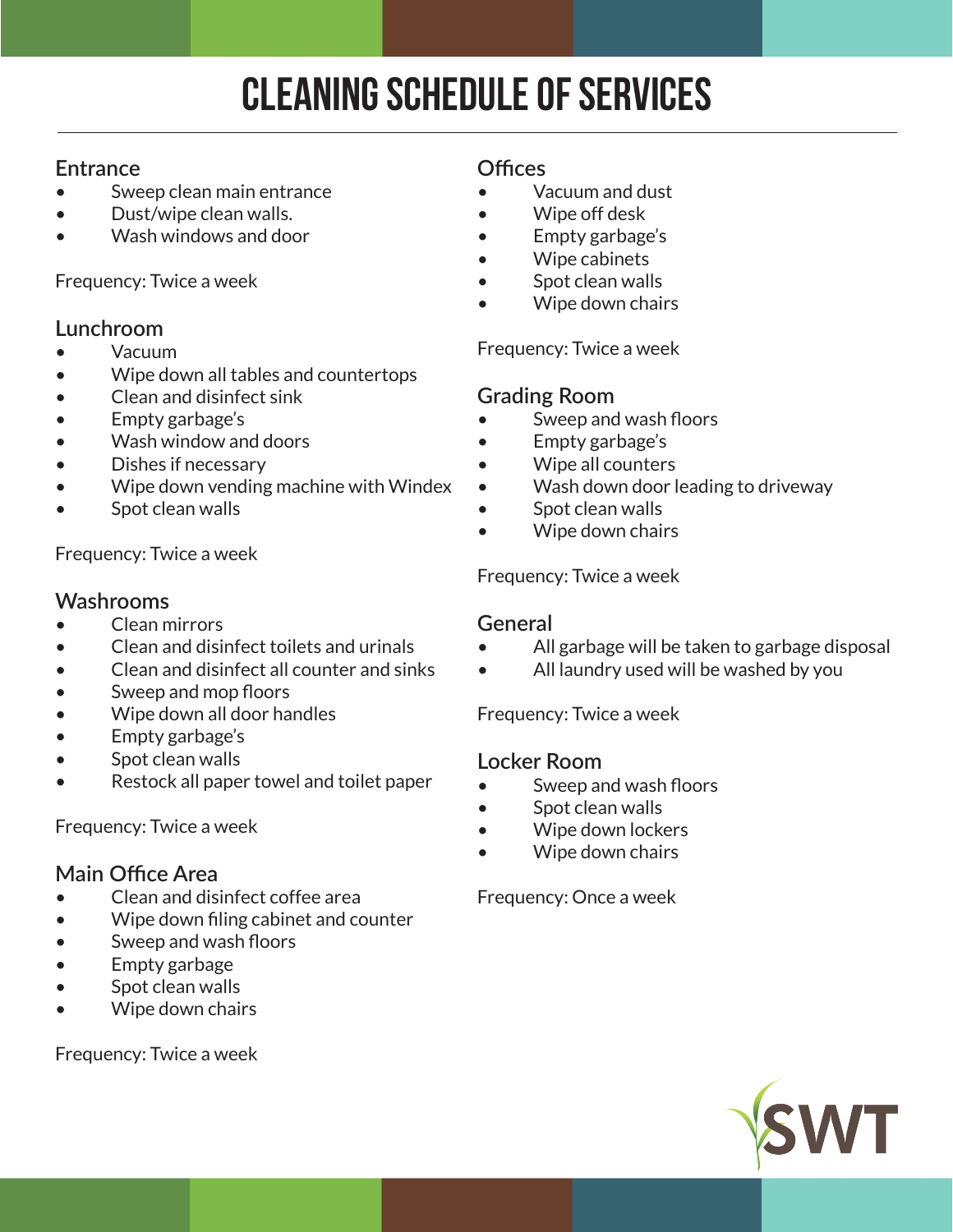## **CLEANING SCHEDULE OF SERVICES**

### **Gym**

- Vacuum and dust
- Clean and disinfect sinks
- Wipe all counters and tables
- Empty garbage's
- Spot clean walls
- Clean and disinfect bathroom
- Restock paper towel and toilet paper.

Frequency: Once a week

## **All office Areas**

- Use floor scrubber of floors and along edge walls
- Dust all pictures and computer screens with appropriate cloths
- Clean all windows and dust around door frames
- Wash all glass doors

Frequency: Monthly

## **All office Areas**

- Wash walls and deep clean
- Wash outside windows
- Move furniture as appropriate to vacuum/dust/clean

Frequency: Yearly

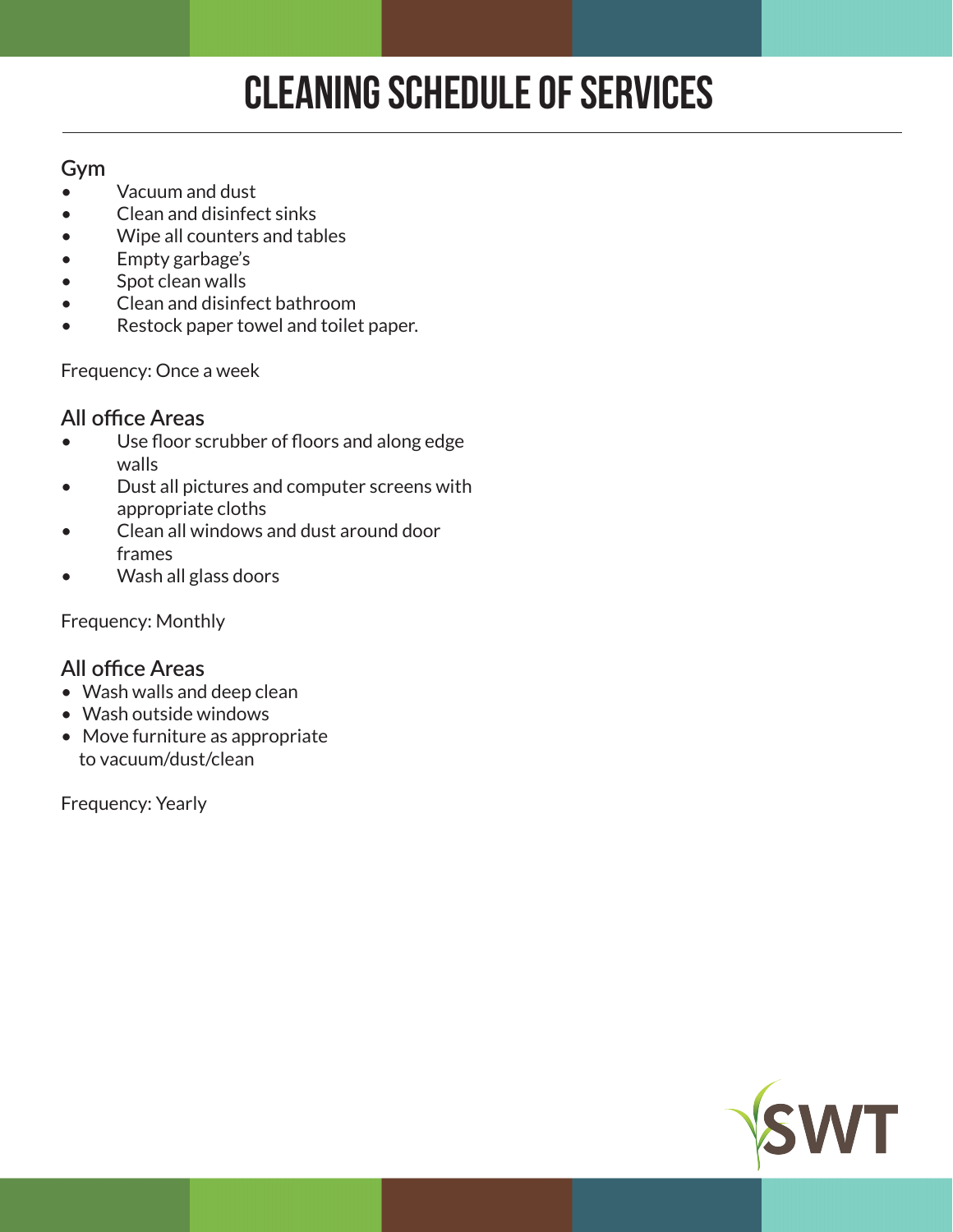## **SWT Application**

## **To: SWT**

**Having read through the Contract and understood the Building's conditions, the Applicant here of offers to provide the cleaning services for the Building at: SWT Antelope Location**

|  | nor month |
|--|-----------|
|--|-----------|

**I understand that the Committee is not bound to accept the lowest or any applicant.**

**We understand that unless and until a written acceptance letter is signed by SWT and is delivered to the Contractor, no binding contract is made between SWT and the Contractor.**

| ,我们也不会有什么。""我们的人,我们也不会有什么?""我们的人,我们也不会有什么?""我们的人,我们也不会有什么?""我们的人,我们也不会有什么?""我们的人 |
|----------------------------------------------------------------------------------|
|                                                                                  |
|                                                                                  |
|                                                                                  |
|                                                                                  |
| <b>Signatory</b>                                                                 |
|                                                                                  |
|                                                                                  |